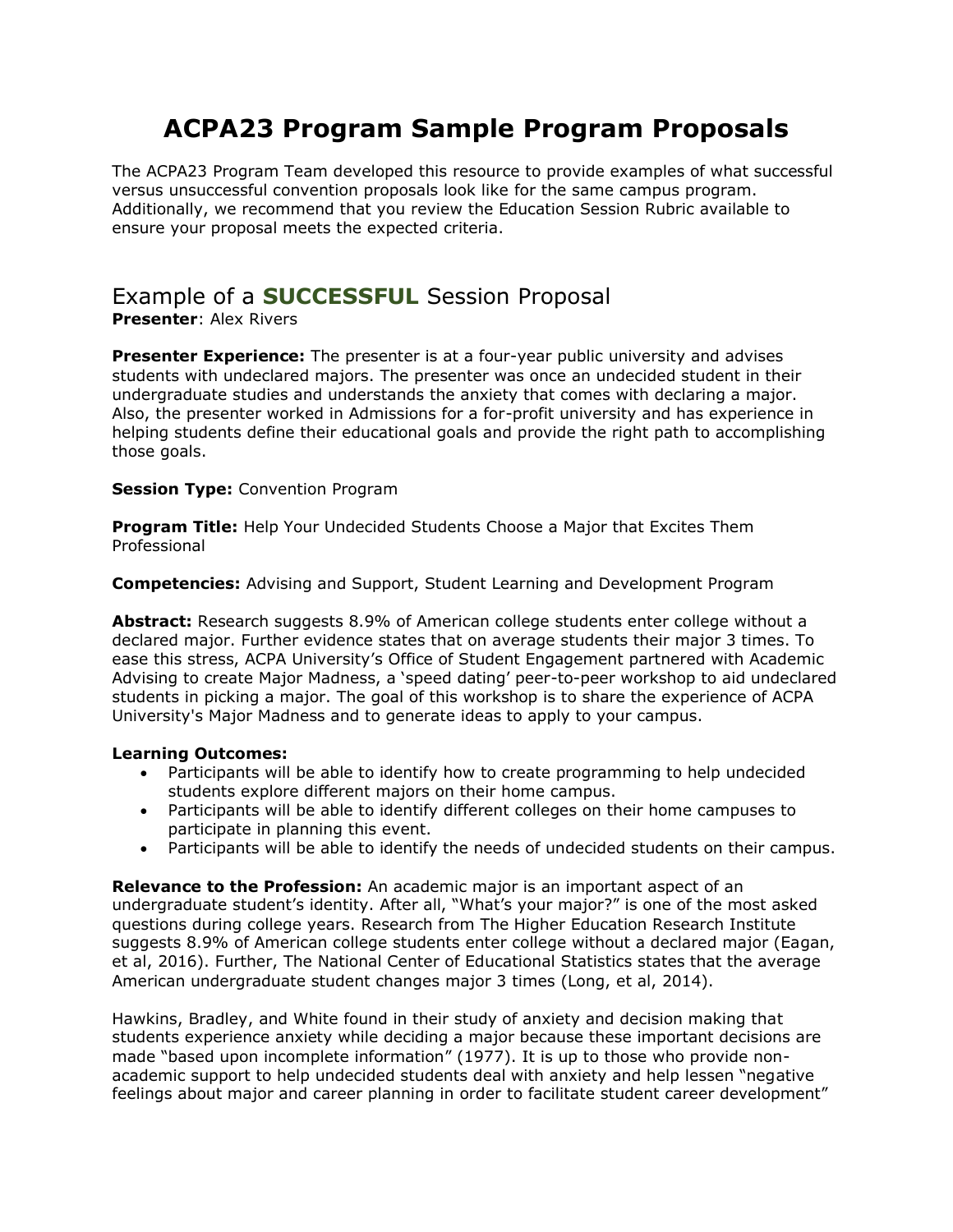(Hawkins, et al, 1977). Their study also found that activities in which students are exposed to different fields and majors, stress levels are lower.

The information students receive about potential majors also have significant impacts on their success. Malgwi, Howe, and Burnaby (2005) surveyed students on the positive and negative factors that aid in their decision. They found that interest in a subject is the number one positive factor when it came to declaring a major. The second most positive factor was discussion with other students. The most negative factor was the introductory course taken by the student. Researchers concluded that "students appeared to be driven to change their major because of positive factors of the new major, rather than negative factors of the old major" (Malgwi, et al, 2005).

ACPA University recognized the need to connect and help students make an informed decision and partnered with the Academic Advising Center to create Major Madness, the 'speed dating' way to aid students in picking a major. This event was designed to introduce undecided students to various academic paths with other students. Using a speed dating structure, students rotate through seven minute rounds, exposing themselves to potential programs.

The purpose of this session is to help create programming to help undecided students explore different majors on your campus. I hope you will learn how to network and collaborate with different colleges and offices on your home campuses to participate in planning this event. I also hope you will guide current undergrad students to evaluate the needs of undecided students on their campus.

### **Evaluation Criteria:**

- Advising and Supporting
	- $\circ$  This session will help not only higher education professionals, but also students, in developing interpersonal skills, understanding group dynamics, and connecting with others. Facilitating a program like this will help normalize a situation in which a student has an undecided major. This will also give students a chance to connect and network with others
- Student Learning and Development
	- $\circ$  Understanding student learning and development is important to this session because student affairs professionals should be able understand student needs and be able to create an engaging and supportive environment.

### **Citations:**

Eagan, M. K., Stolzenberg, E. B., Ramirez, J. J., Aragon, M. C., Suchard, M. R., & Rios-Aguilar, C. (2016). The American freshman: Fifty-Year trends, 1966–2015. Los Angeles: Higher Education Research Institute, UCLA.

Hawkins, J. G., Bradley, R. W., & White, G. W. (1977). Anxiety and the process of deciding about a major and vocation. Journal of Counseling Psychology, 24(5), 398-403.

Long, M., Goldhaber, D., and Huntington-Klein, N. (2014). Do Students' College Major Choices Respond to Changes in Wages? CEDR Working Paper 2014-6. University of Washington, Seattle, WA.

Malgwi, C. A., Howe, M. A., & Burnaby, P. A. (2005). Influences on Students' Choice of College Major.

Journal of Education for Business, 80(5), 275-282.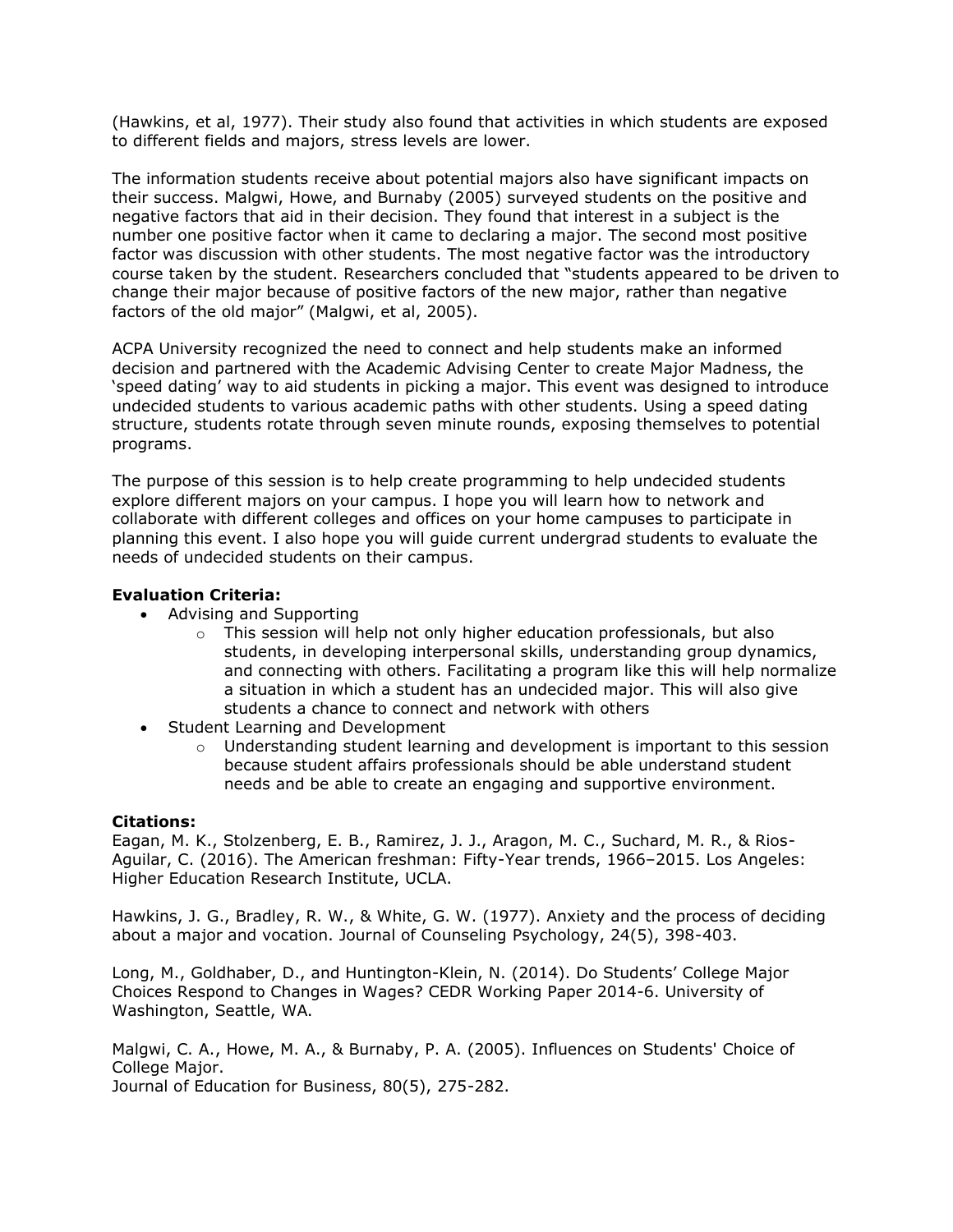Strayhorn, T. L. (2012). College students' sense of belonging: A key to educational success for all students. New York: Routledge.

### **Outline of Session Presentation:**

- Introductions: The facilitator will lead introductions of self and participants. (5 minutes)
- In small groups, participants will be encouraged to share their experiences of either helping struggling students choose a major or their own personal experience declaring a major. (10 minutes)
- The facilitator will bring the group back together to share their small group discussion. (5 minutes)
- The facilitator will discuss the Major Madness program from the ACPA campus, including an overview of past studies, emphasizing the impact that this program made on campus. (20 minutes)
- Then, the groups will break off again for a role playing exercise, half of the group will be undecided students, the other half acting as upperclassmen, going through a shorter version of Major Madness to get the participants an idea of how to run the program. (15 minutes)
- Q&A (5 minutes)

**Participation Component:** Participation during this presentation will be facilitated in a couple different ways. Participants will be broken up into small discussion groups, then will be allowed to share out as they feel comfortable. Then as participants feel comfortable, some will role play a sample of what Major Madness looks like. These methods support active engagement because groups will be small and allow all to feel able to participate.

**Synthesis and Application of Knowledge:** The presenter will outline the steps taken to put on an event like this and include all of the campus partners used. The presenter will have worksheets available for participants to take notes.

# **Target Audience for Session:**

- Two-year institution
- Four-year institution
- Public Institution
- Private Institution
- Institution size up to 5,000 students
- Institution size 5,001-25,000 students
- Institution size 25,001-40,000 students
- Institution size more than 40,000 students
- Mid Level
- Senior Level

# Example of an **UNSUCCESSFUL** ACPA Session Proposal

**Presenter:** Sam Diaz

**Presenter Experience:** The presenter advises students with undeclared majors.

**Session Type:** Convention Program

**Program Title:** Help Your Undecided Students Choose a Major that Excites Them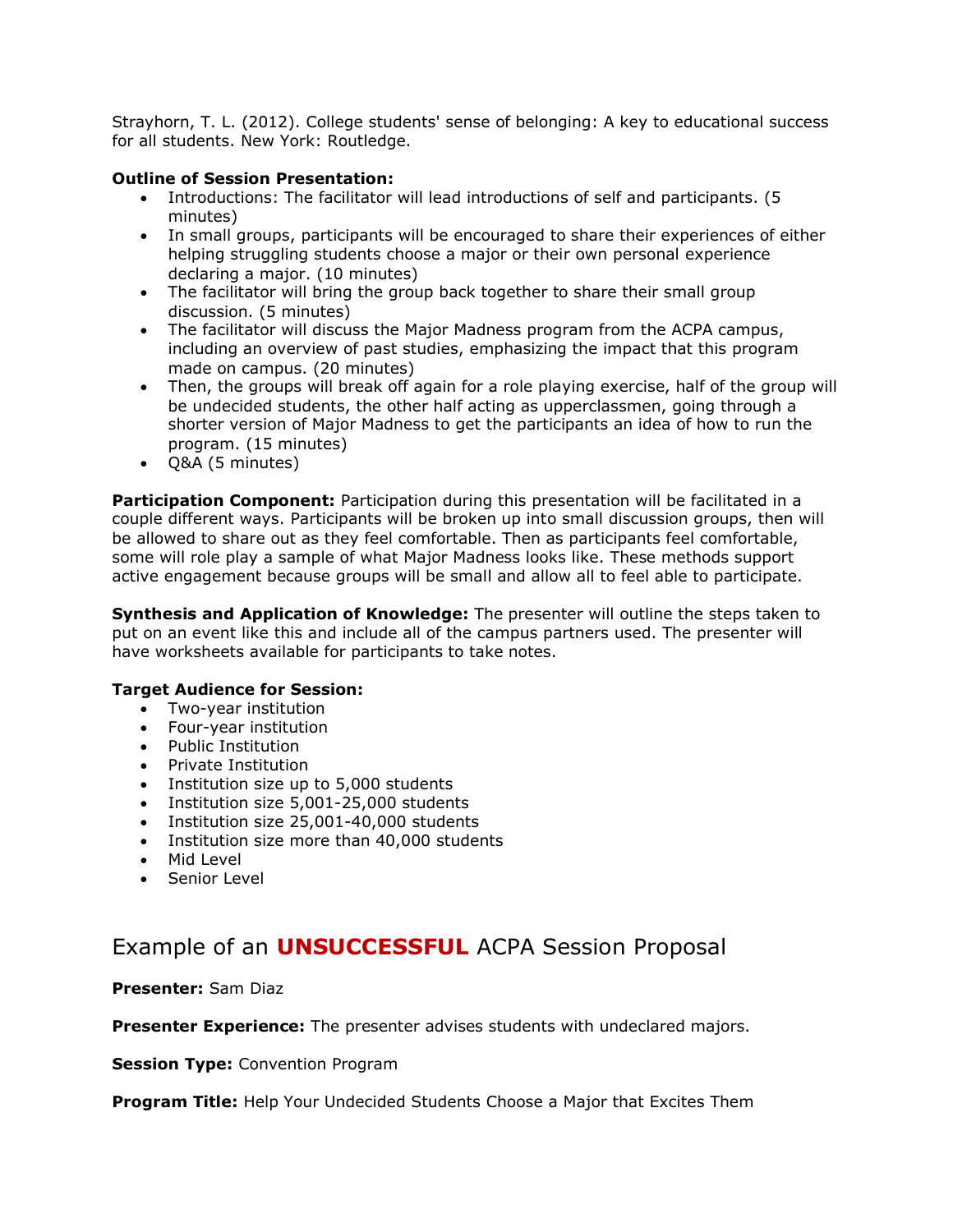**Professional Competencies:** Advising and Support, Student Learning and Development

**Program Abstract:** Research suggests 8.9% of American college students enter college without a declared major. Further evidence states that on average students change their major 3 times.

# **Learning Outcomes:**

• Participants should be able to identify how to create programming to help undecided students explore different majors on their home campus.

**Relevance to the Profession:** An academic major is an important aspect of an undergraduate student's identity. After all, "What's your major?" is one of the most asked questions during college years. Research from The Higher Education Research Institute suggests that a lot of American college students enter college without a declared major. Further, The National Center of Educational Statistics states that the average American undergraduate student changes major 3 times.

The purpose of this session is to help create programming to help undecided students explore different majors on your campus. I hope you will learn how to network and collaborate with different colleges and offices on your home campuses to participate in planning this event. I also hope you will guide current undergrad students to evaluate the needs of undecided students on their campus.

# **Evaluation Criteria:**

- Advising and Supporting
	- o This session will help not only higher education professionals, but also students, in developing interpersonal skills, understanding group dynamics, and connecting with others. Facilitating a program like this will help normalize a situation in which a student has an undeclared major. This will also give students a chance to connect and network with others
- Student Learning and Development
	- $\circ$  Understanding student learning and development is important to this session because student affairs professionals should be able understand student needs and be able to create an engaging and supportive environment.

# **Citations:**

Eagan, M. K., Stolzenberg, E. B., Ramirez, J. J., Aragon, M. C., Suchard, M. R., & Rios-Aguilar, C. (2016). The American freshman: Fifty-Year trends, 1966–2015. Los Angeles: Higher Education Research Institute, UCLA.

Hawkins, J. G., Bradley, R. W., & White, G. W. (1977). Anxiety and the process of deciding about a major and vocation. Journal of Counseling Psychology, 24(5), 398-403.

Long, M., Goldhaber, D., and Huntington-Klein, N. (2014). Do Students' College Major Choices Respond to Changes in Wages? CEDR Working Paper 2014-6. University of Washington, Seattle, WA.